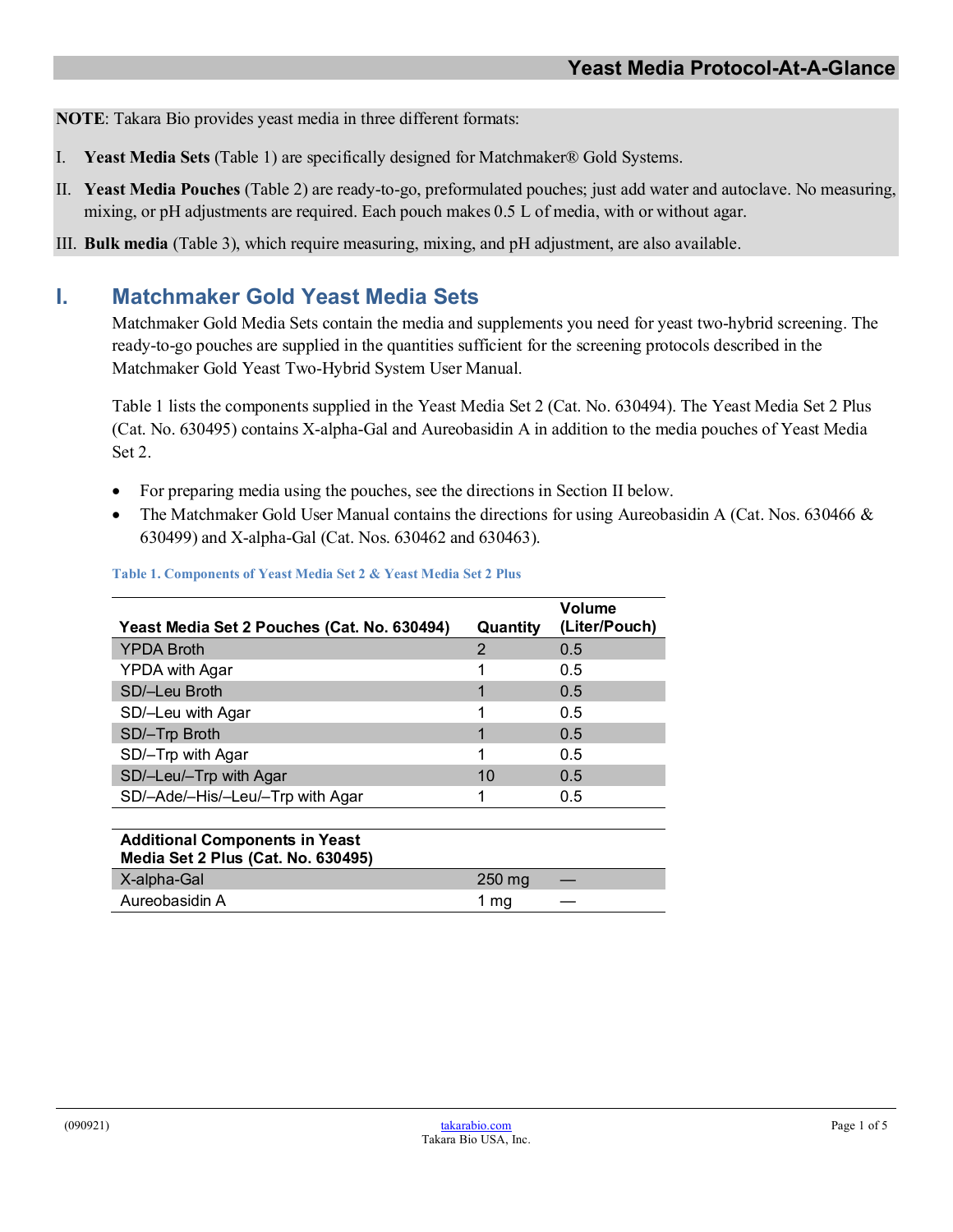# **II. Preparing Ready-To-Go Yeast Media Pouches**

See Table 2 below for a list of available yeast media pouches for Matchmaker Gold Protocols, as well as Aureobasidin A (Cat. Nos. 630466 & 630499) and X-alpha-Gal (Cat. Nos. 630462 & 630463).

- Yeast media pouches are supplied as packs of 10
- YPDA pouches contain YPD supplemented with adenine hemisulfate
- SD pouches contain premixed yeast nitrogen base (YNB), ammonium sulfate, glucose, and the indicated amino acid dropout supplement(s)
- 1. Add the pouch contents to 0.5 L deionized water and autoclave 15 min at 121°C. Broth media that does not contain agar may also be filter sterilized.
- 2. pH adjustment is not usually required, but if the water used is particularly acidic, adjust pH to 5.8 before autoclaving.

#### **Table 2. Yeast Media Pouches for Matchmaker Gold Protocols**

|                                                           |          |                 | Volume        |
|-----------------------------------------------------------|----------|-----------------|---------------|
| <b>Yeast Media Pouches</b>                                | Cat. No. | Quantity        | (Liter/Pouch) |
| Rich Media (for routine culturing of untransformed yeast) |          |                 |               |
| <b>YPDA Broth</b>                                         | 630306   | 10              | 0.5           |
| <b>YPDA with Agar</b>                                     | 630307   | 10              | 0.5           |
| <b>Minimal Media Single Dropouts (SDO)</b>                |          |                 |               |
| SD-Trp Broth                                              | 630308   | 10              | 0.5           |
| SD-Trp with Agar                                          | 630309   | 10              | 0.5           |
| SD-Leu Broth                                              | 630310   | 10              | 0.5           |
| SD-Leu with Agar                                          | 630311   | 10              | 0.5           |
| <b>Minimal Media Double Dropouts (DDO)</b>                |          |                 |               |
| SD-Leu/-Trp Broth                                         | 630316   | 10              | 0.5           |
| SD-Leu/-Trp with Agar                                     | 630317   | 10              | 0.5           |
| <b>Minimal Media Triple Dropouts (TDO)</b>                |          |                 |               |
| SD-His/-Leu/-Trp Broth                                    | 630318   | 10              | 0.5           |
| SD-His/-Leu/-Trp with Agar                                | 630319   | 10              | 0.5           |
| <b>Minimal Media Quadruple Dropouts (QDO)</b>             |          |                 |               |
| SD-Ade/-His/-Leu/-Trp Broth                               | 630322   | 10              | 0.5           |
| SD-Ade/-His/-Leu/-Trp with Agar                           | 630323   | 10              | 0.5           |
| X-alpha-Gal                                               | 630462   | 100 mg          |               |
|                                                           | 630463   | 250 mg          |               |
| <b>Aureobasidin A</b>                                     | 630466   | 1 <sub>mg</sub> |               |
|                                                           | 630499   | $10 \text{ mg}$ |               |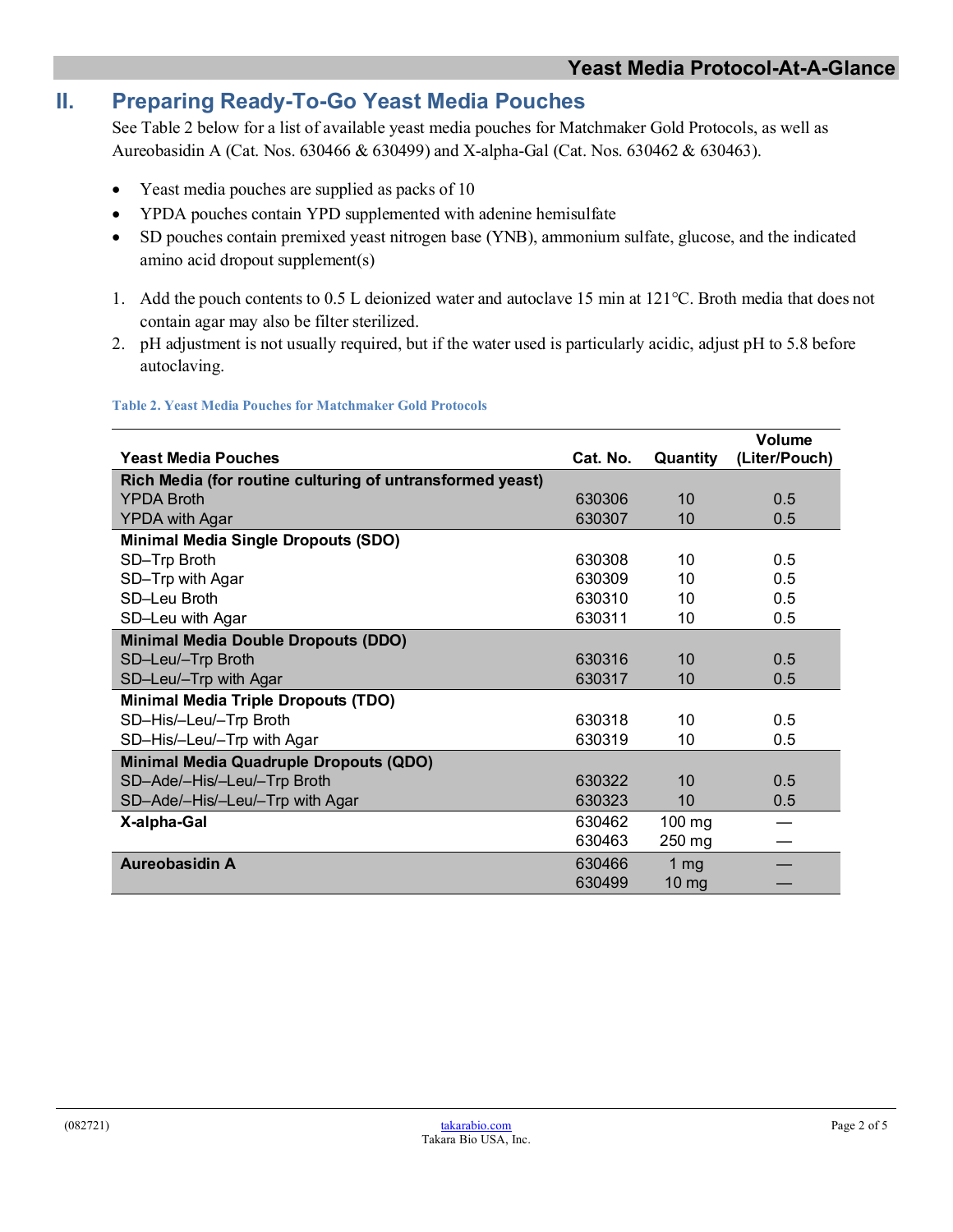# **III. Preparing Rich and Minimal Bulk Media**

See Table 3 below for a list of available bulk yeast media and supplements for two-hybrid screening.

# **A. Rich Liquid Media (Broth)**

1. Add 50 g of YPD or YPDA Medium to 1 L of deionized water. Mix to dissolve.

### **IMPORTANT**: Verify that the medium has a pH of 6.5; adjust if necessary.

- 2. Autoclave at 121<sup>o</sup>C for 15 min.
- 3. Store autoclaved medium at room temperature in subdued light.

### **B. Rich Plating Media with Agar**

1. Add 70 g of YPD or YPDA Agar Medium to 1 L of deionized water. Mix to dissolve. The agar will not dissolve until it is autoclaved.

#### **IMPORTANT**: Verify that the medium has a pH of 6.5; adjust if necessary.

- 2. Autoclave at  $121^{\circ}$ C for 15 min. Cool to  $\sim 50^{\circ}$ C before pouring plates.
- 3. Allow plated medium to harden at room temperature. Store plates inverted, in a plastic sleeve at  $4^{\circ}$ C.

### **C. Minimal Liquid Media (Broth)**

1. Add a Minimal SD Base Medium and the appropriate dropout supplement in the amounts shown in Table 1 to 1 L of deionized water and stir to dissolve.

#### **IMPORTANT**: Verify that the medium has a pH of 5.8; adjust if necessary.

- 2. Autoclave at 121<sup>o</sup>C for 15 min.
- 3. Store autoclaved, liquid SD medium at 4°C in subdued light.

### **D. Minimal Plating Media with Agar**

1. Add a Minimal SD Agar Base and the appropriate dropout supplement(s) in the amounts shown in Table 1 to 1 L of deionized water. Mix to dissolve. The agar will not dissolve until it is autoclaved.

#### **IMPORTANT**: Verify that the medium has a pH of 5.8; adjust if necessary.

- 2. Autoclave at 121°C for 15 min**.** Cool to ~50°C before pouring plates.
- 3. Allow plated medium to harden at room temperature. Store plates inverted, in a plastic sleeve at 4°C.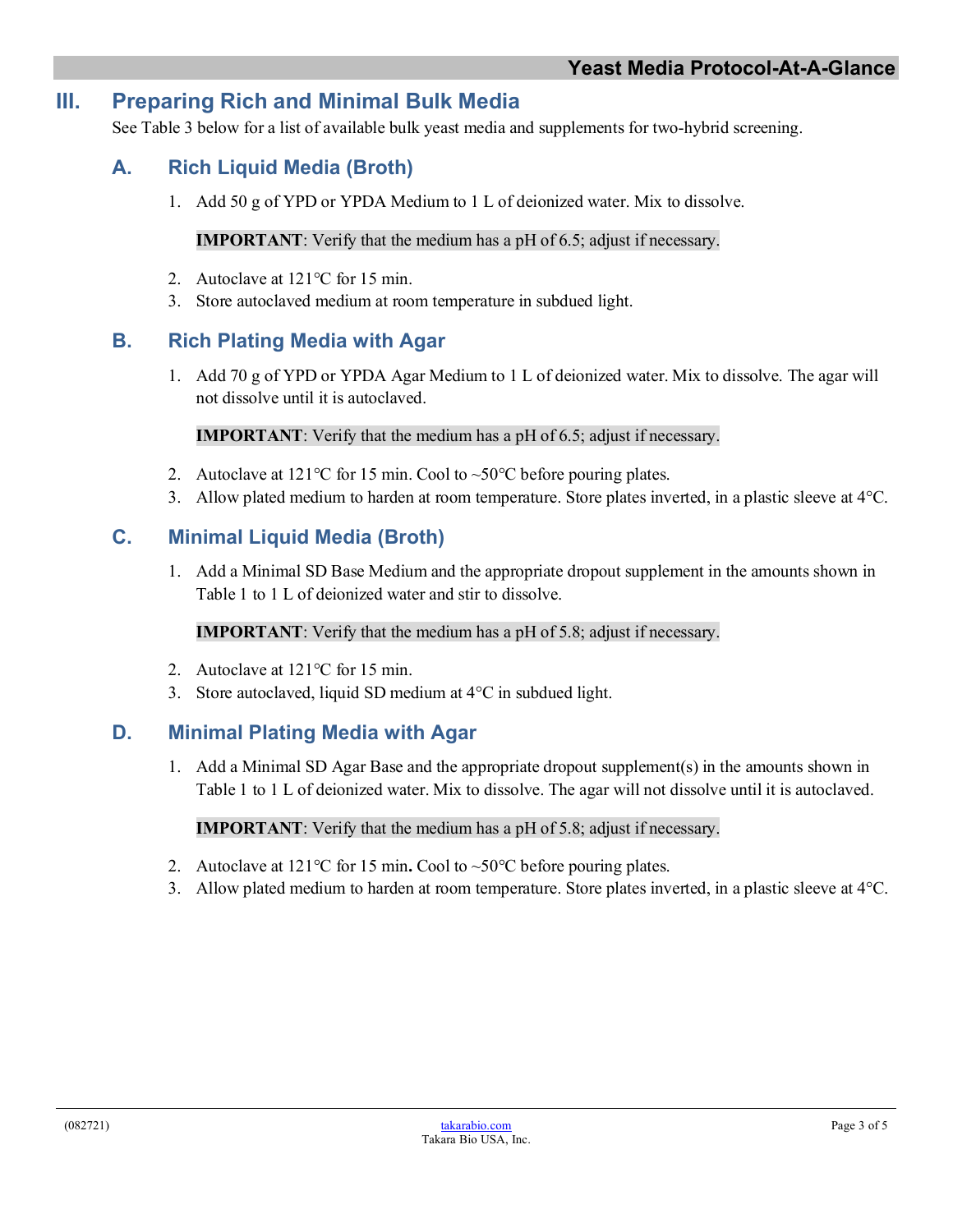| <b>Yeast Media</b>                                        | Cat. No. | <b>Final</b><br><b>Concentration</b><br>(g/L) |
|-----------------------------------------------------------|----------|-----------------------------------------------|
| Rich Media (for routine culturing of untransformed yeast) |          |                                               |
| YPD Medium (500 g)                                        | 630409   | 50                                            |
| YPD Agar Medium (700 g)                                   | 630410   | 70                                            |
| YPDA Medium (500 g)                                       | 630464   | 50                                            |
| Minimal Media (for preparing specific DO media)           |          |                                               |
| Minimal SD Base Medium (267 g)                            | 630411   | 26.7                                          |
| Minimal SD Agar Base (467 g)                              | 630412   | 46.7                                          |
| Minimal SD Base/Gal/Raf (185 g)                           | 630420   | 37                                            |
| Minimal SD Agar Base/Gal/Raf (270 g)                      | 630421   | 54                                            |
| <b>Single Dropout Supplements (SDO)</b>                   |          |                                               |
| $-Trp$ DO Supplement (10 g)                               | 630413   | 0.74                                          |
| -Leu DO Supplement (10 g)                                 | 630414   | 0.70                                          |
| -His DO Supplement (10 g)                                 | 630415   | 0.78                                          |
| -Ura DO Supplement (10 g)                                 | 630416   | 0.78                                          |
| <b>Double Dropout Supplements (DDO)</b>                   |          |                                               |
| $-$ Leu/ $-$ Trp DO Supplement (10 g)                     | 630417   | 0.64                                          |
| -His/-Leu DO Supplement (10 g)                            | 630418   | 0.68                                          |
| -His/-Ura DO Supplement (10 g)                            | 630422   | 0.76                                          |
| $-Trp$ /-Ura DO Supplement (10 g)                         | 630427   | 0.72                                          |
| -Met/-Trp DO Supplement (10 g)                            | 630431   | 0.70                                          |
| <b>Triple Dropout Supplements (TDO)</b>                   |          |                                               |
| -His/-Leu/-Trp DO Supplement (10 g)                       | 630419   | 0.62                                          |
| -His/-Leu/-Ura DO Supplement (10 g)                       | 630423   | 0.66                                          |
| -His/-Trp/-Ura DO Supplement (10 g)                       | 630424   | 0.70                                          |
| -Leu/-Trp/-Ura DO Supplement (10 g)                       | 630426   | 0.62                                          |
| -Leu/-Met/-Trp DO Supplement (10 g)                       | 630430   | 0.60                                          |
| <b>Quadruple Dropout Supplements (QDO)</b>                |          |                                               |
| -His/-Leu/-Trp/-Ura DO Supplement (10 g)                  | 630425   | 0.60                                          |
| -Ade/-His/-Leu/-Trp DO Supplement (10 g)                  | 630428   | 0.62                                          |
| -His/-Leu/-Met/-Trp DO Supplement (10 g)                  | 630429   | 0.58                                          |

**Table 3. Bulk Yeast Media and Supplements for Two-Hybrid Screening**

\*Freezing Medium is YPD Medium plus 25% glycerol.